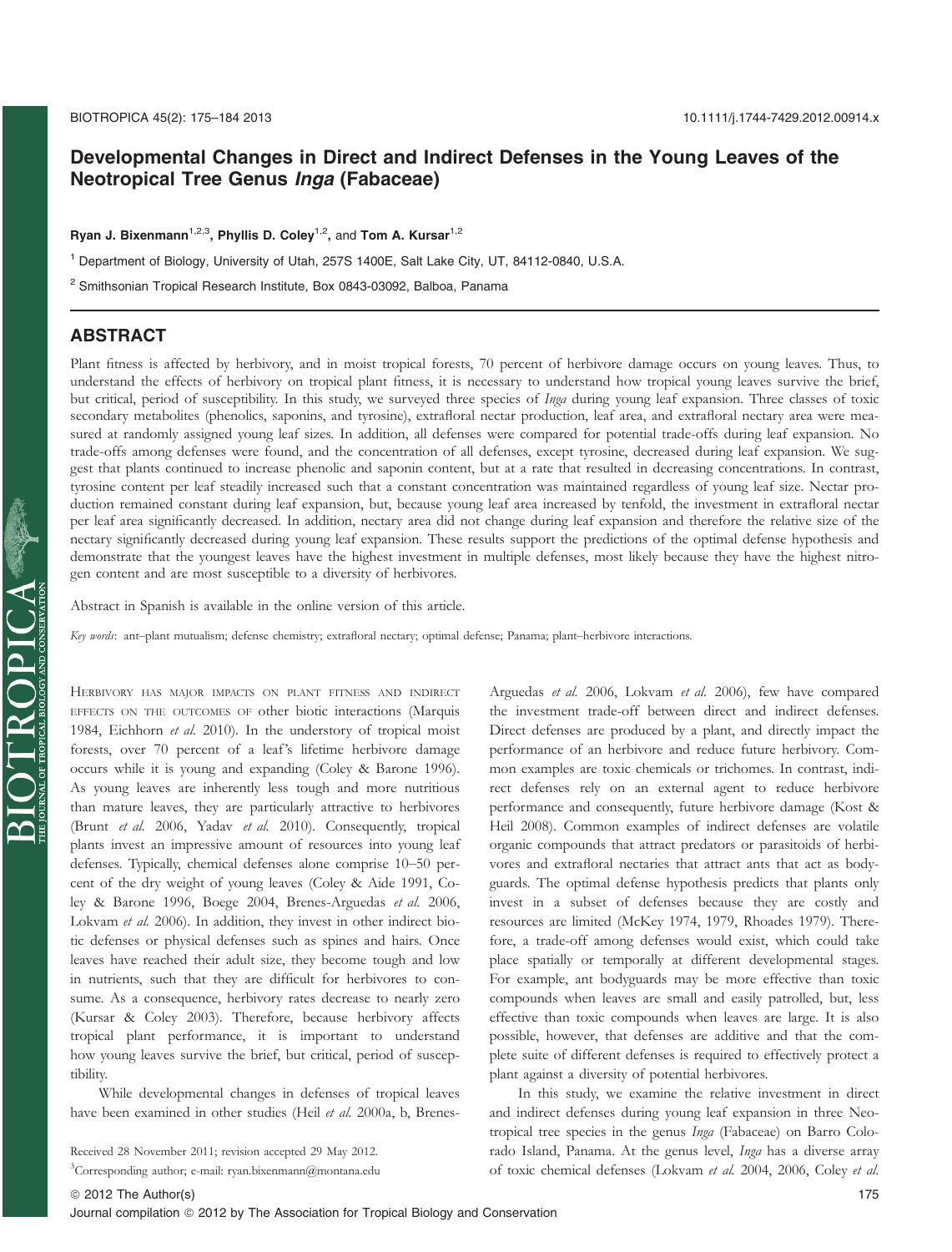2005, Lokvam & Kursar 2005, Brenes-Arguedas et al. 2006). Within the genus, phenolic compounds are the most abundant class of defense compounds that have been shown to reduce herbivore performance (Coley et al. 2005, Lokvam & Kursar 2005, Brenes-Arguedas et al. 2008). Saponins and even tyrosine at the levels found in Inga leaves, however, have also been shown to reduce herbivore growth (Lokvam et al. 2004, 2006, Coley et al. 2005, Brenes-Arguedas et al. 2008). Most species of Inga also have extrafloral nectaries that produce nectar and use ant protection to varying degrees (Koptur 1984, 1985, Brenes-Arguedas et al. 2006, Bixenmann et al. 2011). Extrafloral nectaries in Inga are located on the rachis between leaflets pairs and only secrete nectar when the leaves are young and expanding. In this study, we examined the investment in extrafloral nectar production and extrafloral nectary structures relative to young leaf area during leaf expansion. In addition, we examined the investment in toxic secondary metabolites and compared the response variables for trade-offs. Recognizing the extensive divergence in the defense traits among species of Inga (Kursar et al. 2009), we compared the ontogenetic changes in defenses for several species.

## METHODS

STUDY SITE.—Field research was conducted on Barro Colorado Island (BCI), Panama from May to July 2007 and 2008. BCI is located in the Panama Canal (9°N 80°W) and is administered by the Smithsonian Tropical Research Institute. The island is a tropical moist lowland forest that experiences a 4-mo dry season (January–April). For Inga, most young leaves are produced during the rainy season (P.D. Coley & T.A. Kursar, pers. obs.). This is also the season that herbivores and their predators are most abundant in both gaps and understories (Richards & Windsor 2007).

FIELD SURVEY.-The young leaves of three focal Inga species (I. marginata, I. multijuga, and I. umbellifera) were selected and monitored along the trails of BCI. All three species are shade-tolerant trees from 20 to 30 m tall. Inga multijuga is distributed throughout lowland tropical forests in Central America near water and swamps (Pennington 1997). Inga marginata and I. umbellifera are widely distributed throughout Central and South America in a diversity of lowland forest microhabitats (Pennington 1997). The three species were of similar size and life stage at the time of this experiment: saplings 1–4 m tall. The three species were selected based on their abundance along the trails on BCI and the ease of access to the nectaries. In addition, we chose these particular three species of Inga because they represent the range of young leaf expansion rates (I. marginata 72% per day, I. umbellifera 45% per day, and I. multijuga 23% per day). Due to the differences in the expansion rates, the young leaves of the three species are present for different lengths of time (I. marginata ca 1 wk, I. umbellifera ca 2 wk, and I. multijuga ca 4 wk).

One branch per individual sapling between one and four meters tall was sampled. No manipulative treatments were applied to any of the plants, but each focal plant was sampled at a randomly, preassigned young leaf size, and care was taken to sample

evenly from plants in light gaps and the understory (microhabitat). If more than 10 percent of the canopy cover was open, then plants were designated as in a gap. If less than 10 percent of the canopy was open, plants were designated as in the understory. Mature and young leaf areas from each focal plant were used to calculate young leaf age expressed as percent of mature leaf size (area of young leaf/area of mature leaf). Extrafloral nectar and leaf samples were collected in tandem and were vacuum-dried and stored at  $-20^{\circ}$ C until they were prepared for analysis (see below). Individual leaves were not sampled more than once and only one leaf per plant was sampled to avoid potential effects of induced defenses on the remaining tissue. In these Inga species, however, herbivory does not induce extrafloral nectar production (Bixenmann et al. 2011) and herbivore damage only induces chemical defenses by a marginal amount (R. J. Bixenmann, unpubl. data). Nonetheless, efforts were made to collect tissue and nectar from leaves with minimal herbivore damage (average 8%).

LEAF AND EXTRAFLORAL NECTARY AREA.—Each time a focal leaf was visited, the leaf was photographed with a scale (Fig. 1). The leaf was oriented perpendicular to the lens of the camera with the entire leaf blade in the same plane. We used NIH ImageJ  $(\text{http://rsbweb.nih.gov/ij/})$  to calculate the absolute young leaf area (cm<sup>2</sup>), area lost to herbivores (cm<sup>2</sup>), and the absolute nectary area ( $\text{cm}^2$ ). In addition, we calculated percent damage (area of herbivore damage/absolute young leaf area), relative extrafloral nectary area (absolute nectary area/absolute young leaf area), and percent adult size (absolute young leaf area/absolute mature leaf area) using mature leaves from each focal plant.

EXTRAFLORAL NECTAR PRODUCTION.—To collect extrafloral nectar from the young leaves, nectaries were first washed with distilled water to remove accumulated nectar. Then, the entire leaf was placed in a plastic bag to prevent rain or insects from removing nectar. We did not use mesh bags because they would not have prevented disturbance by rain. Although plastic bags may influence temperature and humidity, the bags were not airtight and samples were collected mostly in the shaded understory and during the rainy season when air temperatures were cooler. In addition, condensation on the inside of the bags was rarely observed in either habitat (gap or understory), indicating no significant heat difference between the inside and outside of the bag. After 24 h, extrafloral nectar was collected and its volume was measured using microcapillary tubes (initial collection). To collect any residual nectar, one microliter drops of distilled water were placed on nectaries, collected, and added to the initial collection. The nectar was collected into glass GC vials, dried under vacuum, and frozen at  $-50^{\circ}$ C until analysis. Bixenmann et al. (2011) demonstrated that an increase in extrafloral nectar production on the leaves of these Inga species resulted in an increase in the number of ant bodyguards. Therefore, ant numbers are not reported here. Instead, we treat extrafloral nectar production as a proxy for the investment in ant defense.

An HP 6890 gas chromatograph with a DB-1 capillary column and FID was used to identify and to quantitate the sugars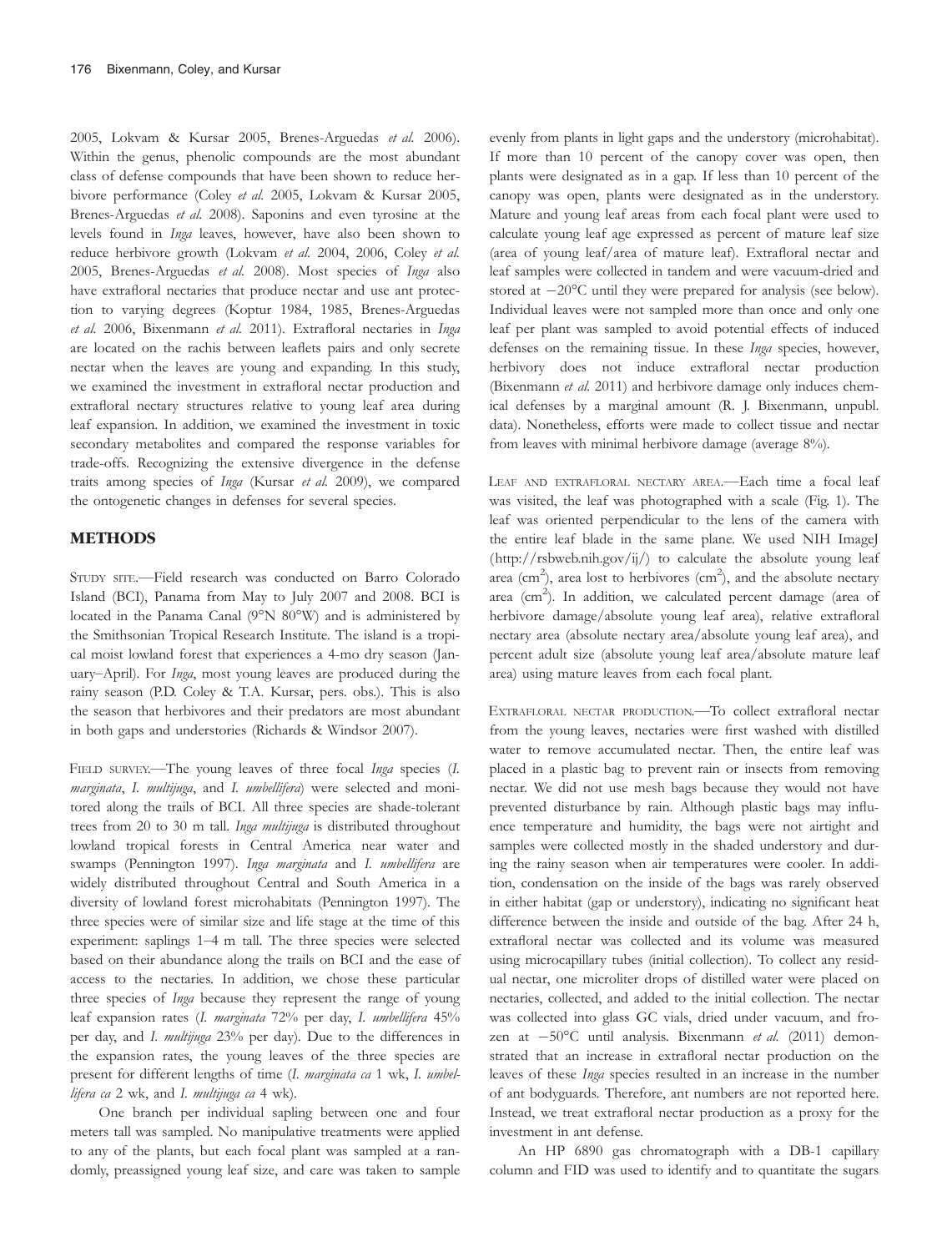

FIGURE 1. The ratio of extrafloral nectary to leaf area significantly decreases as young leaves expand. Nectary area does not change during leaf expansion, but leaf area does. White arrows point to extrafloral nectaries on leaves less than 25 percent (left) and greater than 80 percent (right) of adult size on Inga multijuga (A and B) and Inga marginata (C and D). Scale bars in the top right corner of each picture represent 1.27 cm.

in the nectar. The majority of the components in the nectar were fructose, glucose, and sucrose. The dried nectar samples were dissolved in 50  $\mu$ L of pyridine. Due to the polarity of sugars, samples were derivatized by adding 50  $\mu$ L of BSTFA with 1 percent TCMS to the pyridine solution and allowed to remain for 10 h. External standards and calibration curves were used to identify and to quantitate the three sugars in the nectar. The total mass of the three sugars was summed for each sample (I. margin $ata = 32$ , I. umbellifera = 32, and I. multijuga = 16) and corrected by the number of nectaries per leaf over a 24-h period ( $\mu$ g sugar/nectary/24 h) or by the leaf area over a 24-h period  $(\mu$ g sugar/cm<sup>2</sup>/24 h).

SECONDARY METABOLITE ANALYSIS.—We quantitated two classes of secondary metabolites (phenolics and saponins) that are known to be toxic to herbivores based on previous feeding trials using extracts of Inga species and other reports on these compounds (Potter & Kimmerer 1989, Agrell et al. 2003, Coley et al. 2005).

Secondary metabolites were extracted, separated, and quantitated gravimetrically following modified protocols from previous work on Inga secondary metabolite research (Lokvam et al. 2004, 2006, Coley et al. 2005, Lokvam & Kursar 2005). In addition, preliminary sample fractions were checked for extraction efficiency, yield, and fraction purity using HPLC-DAD and HPLC-MS. For I. marginata and I. multijuga, 70–80 mg of sample were homogenized using grinding beads in a 1 mL Nunc Cryo TubesTM (Thermo Fisher Scientific, Rochester, New York, USA) and a Wig-l-bug® (Sigma-Aldrich, St. Louis, Missouri, USA) mixer at 46 Hz for a totally of 3 min. The grinding beads were removed and 1 mL of 80 percent ethanol was added and mixed. Samples were then centrifuged for 10 min at 9055 RCF and at 5°C. The supernatant was retained and the extraction was repeated a total of five times with 80 percent ethanol. The same process was repeated twice with 70 percent acetone and all collected supernatants were combined. Pellet and extract were dried under nitrogen, then under a vacuum (0.8 torr) at ambient temperature and weighed.

Three milliliters of 60 percent methanol and 3 mL of hexane were added to each sample extract vial to remove lipids. Vials were shaken and allowed to settle. Once two distinct layers formed, the lipid-containing hexane layer was removed and placed in a preweighed vial, 3 mL of hexane was added and the separation was repeated for a total of five times. Both the polar organic fraction and lipids were dried under nitrogen and then under a vacuum (0.8 torr) at ambient temperature and weighed.

The polar organic fraction was separated on a preparatory liquid chromatography column packed with octadecylsilane (ODS). Columns were prepared using 10cc syringes plugged with glass wool and filled with 1.9 g of ODS. Water–methanol solutions were used in the following concentrations: (1) 5 percent MeOH (organic acids); (2) 60 percent MeOH (phenolics); and (3) 100 percent MeOH (saponins). Each fraction was collected separately into a labeled preweighed vial, dried under nitrogen, and then under a vacuum (0.8 torr). Fractions were quantitated gravimetrically and HPLC was used to verify the class of compounds in each fraction (I. marginata = 15, I. umbellifera = 25, and I. multijuga =  $14$ ).

TYROSINE AND PHENOLICS IN INGA UMBELLIFERA.—Tyrosine is toxic at the high concentrations found in I. umbellifera (Lokvam et al. 2006). In addition to its high concentration, the low solubility of tyrosine required a special extraction protocol. First, 25 mg of dried leaf sample was homogenized using grinding beads in a 1 mL Nunc Cryo Tubes<sup>TM</sup> and a Wig-l-bug<sup>®</sup> mixer at 46 Hz for a totally of 3 min. The homogenized, dried leaf sample was extracted in 2 mL of 10 percent MeOH (acidified with acetic acid to pH = 3) for 20 min at 80 $^{\circ}$ C. Samples were centrifuged at 13250 RCF and ambient temperature for 5 min. The resulting supernatant was retained and the extraction was repeated once more. The combined supernatants were separated on preweighed Agilent (Santa Clara, California, USA) SampliQ C18 solid phase extraction columns (500 mg ODS). The supernatant was added to the prepared column and washed with an additional 2 mL of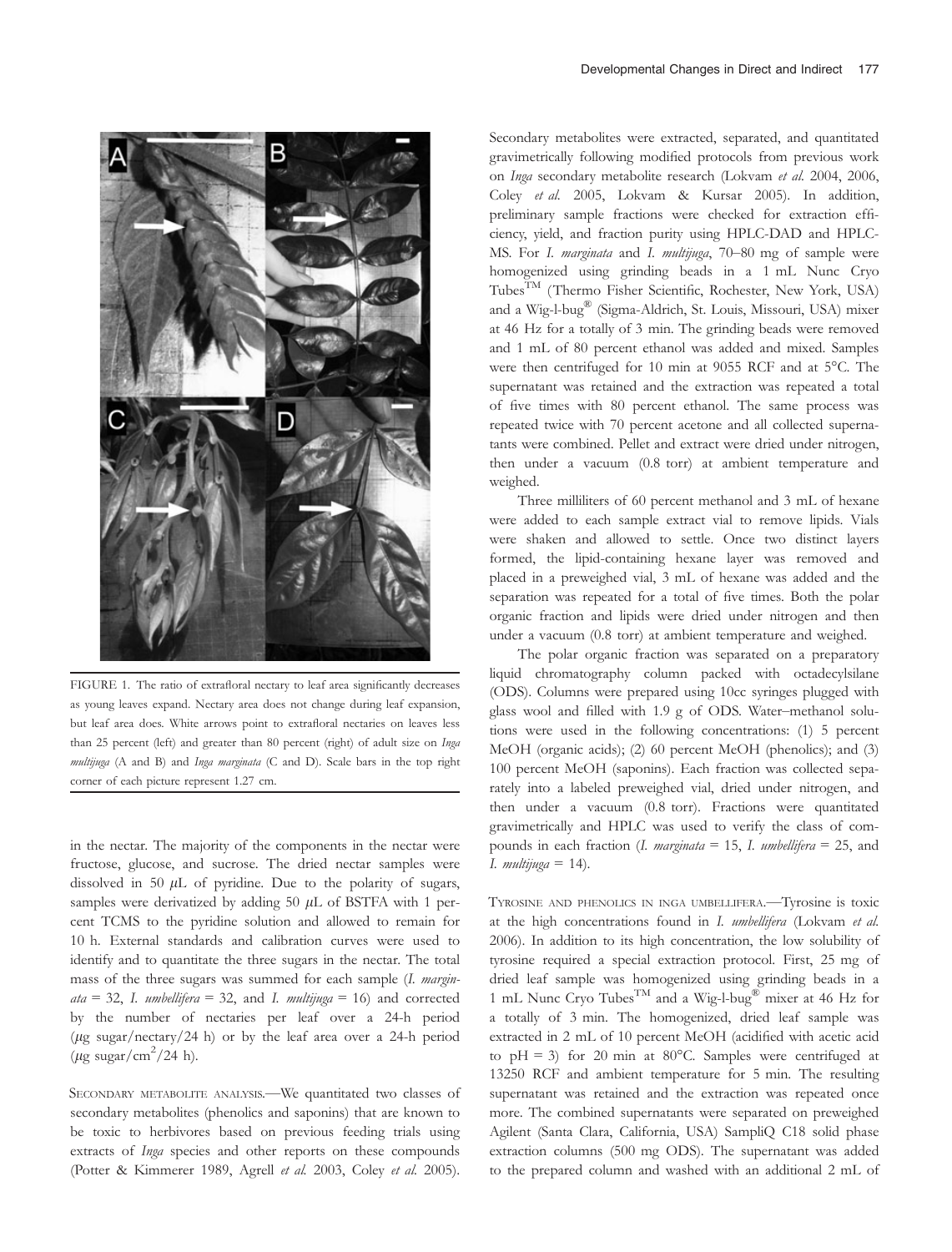10 percent MeOH (pH3). The 10 percent MeOH wash containing tyrosine was dried under vacuum (0.8 torr) and redissolved in 20 mL of 10 percent MeOH. Samples were then separated on a Hitachi (Pleasanton, California, USA) LaChrom Elite with an Omnisphere C18 250  $\times$  2.0 mm column with an isocratic gradient of 10 percent MeOH/90 percent HOH with 0.1 percent formic acid. Tyrosine was detected and quantitated using a diode array detector and external calibration curves. The SampliQ columns were dried and reweighed and the difference was considered to be the mass of the phenolic fraction trapped on the column ( $n = 25$ ). Inga umbellifera did not contain saponins.

STATISTICS.—We used analysis of covariance (ANCOVA) to test for significance because we had a mix of continuous and categorical data. We conducted separate ANCOVAs for nectar volume, absolute nectary area, relative nectary area, nectar production per nectary, nectar production per leaf area, percent phenolics, percent saponins, and percent tyrosine. The percent phenolics, percent saponins, and percent tyrosine were arcsine-transformed to meet the assumptions of ANCOVA. In addition, absolute nectary area, average nectary area, nectary area per leaf area, and nectar production per leaf area were log-transformed to meet the assumptions of ANCOVA. The same explanatory variables (young leaf size, percent damaged, plant species, and microhabitat) were used for each ANCOVA, and nonsignificant parameters were removed from each model using the 'step' function in R

(R Development Core Team 2009). All main effects and interaction terms were included in the original model. Step then creates all possible models with one term removed from the model and compares the Akaike Information Criteria (AIC) values. Step then passes the new model with the lowest AIC (i.e., best fit) to another iteration of model selection until no better fit can be found. For tyrosine (in I. umbellifera) and saponins (in I. marginata), plant species was not used because they were each found in only one species. In addition, Pearson's productmoment correlations were computed for all possible combinations of the response variables.

#### RESULTS

EXTRAFLORAL NECTAR AND NECTARIES.—As young leaves expanded, the nectary area became an increasingly smaller proportion of the total leaf area (Figs. 1 and 2A,  $F_{1,76} = 150.41$ ,  $r^2 = 0.65$ ,  $P < 0.001$ ). In addition, there was a difference in the ratio of extrafloral nectary area to young leaf area among species  $(F_{2,76} = 8.48, P \le 0.001)$ , but average nectary area was not different among species, nor did it change during leaf expansion (Table 1). Similarly, the volume of nectar produced per leaf  $(\mu L/voung leaf/24 h, Fig. 3B)$  and nectar production per nectary (lg/nectary/24 h) did not decrease as leaves expanded (Fig. 2B), but nectar production per leaf area  $(\mu g/cm^2/24 \text{ h})$  and volume of nectar per leaf area  $(\mu L/cm^2/24 \text{ h})$  did significantly decrease



FIGURE 2. Nectary area and nectar production per leaf area decrease as leaves expand. The ratio of nectary area to leaf area for I. marginata (black circles and solid line), I. multijuga (gray circles and dashed line), and I. umbellifera (open circles and dotted line) significantly decreased as leaves expanded (A;  $F_{1,76} = 150.41$ ,  $r^2 = 0.65$ ,  $P < 0.001$ ) and the mean nectary area/leaf area was significantly different among species ( $F_{2,76} = 8.48$ ,  $P < 0.001$ ). There was no change in nectar production per nectary for any species (B, ns), but nectar production per leaf area significantly decreased for all species (C;  $F_{1,70} = 34.43$ ,  $r^2 = 0.37$ ,  $P < 0.001$ ).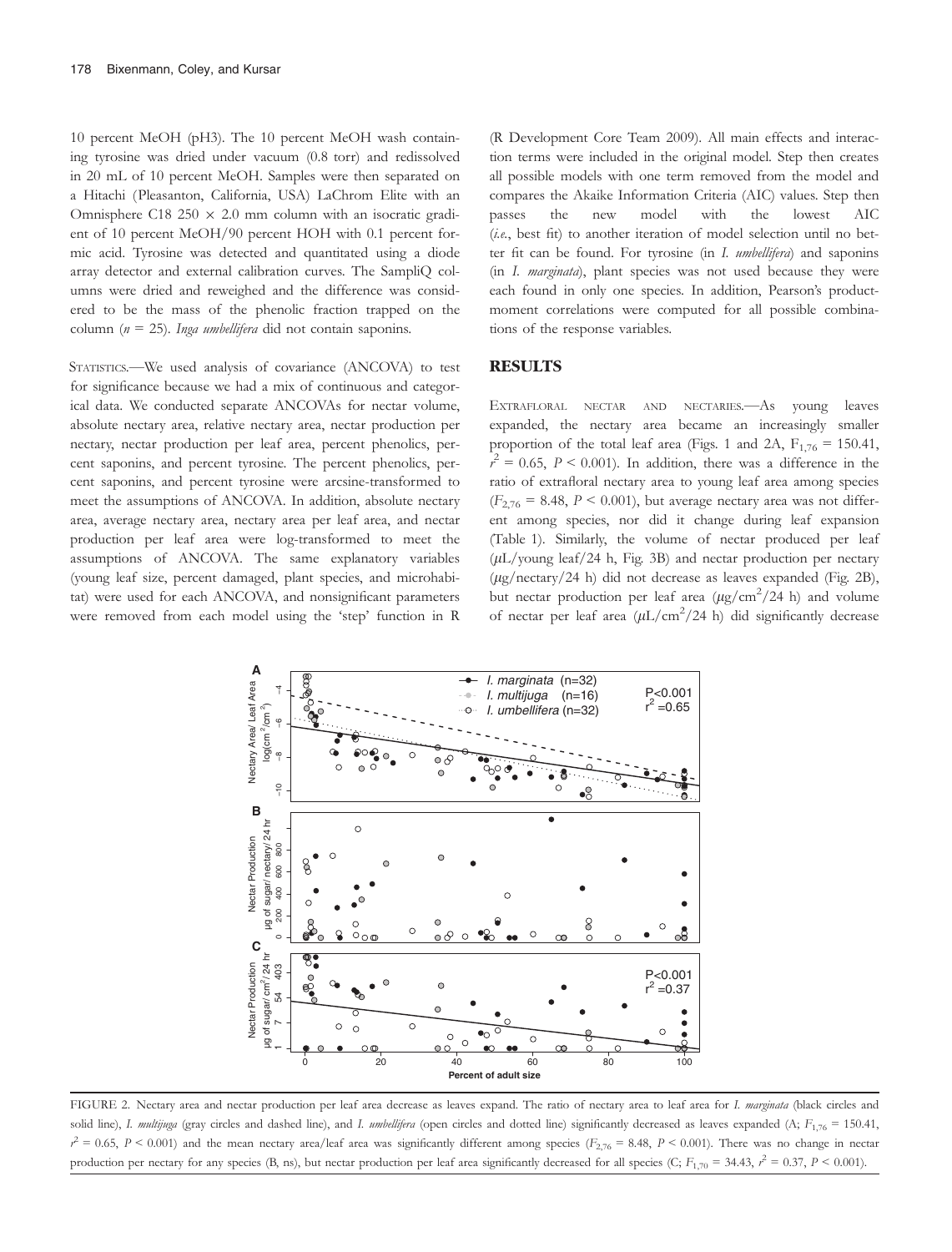| Source                                                        | df             | Sum of Squares | Mean of Squares | F-value | $P$ -value     |
|---------------------------------------------------------------|----------------|----------------|-----------------|---------|----------------|
| Volume                                                        |                |                |                 |         |                |
| Plant species                                                 | $\overline{2}$ | 261.24         | 130.619         | 5.979   | $P \leq 0.010$ |
| Residuals                                                     | 67             | 1463.69        | 21.846          |         |                |
| log(average nectary area)                                     |                |                |                 |         |                |
| Plant species × Microhabitat                                  | 5              | 6.7115         | 1.3423          | 6.262   | $P \leq 0.001$ |
| Residuals                                                     | 74             | 15.8633        | 0.21437         |         |                |
| log(nectary area/leaf area)                                   |                |                |                 |         |                |
| Leaf age                                                      | 1              | 176.785        | 176.785         | 150.414 | $P \leq 0.001$ |
| Plant species                                                 | $\overline{2}$ | 19.928         | 9.964           | 8.478   | $P \leq 0.001$ |
| Residuals                                                     | 76             | 89.324         | 1.175           |         |                |
| Nectar production ( $\mu$ g sugar/nectary/24 h)               |                |                |                 |         |                |
| Plant species                                                 | $\mathbf{2}$   | 639,559        | 319,780         | 2.271   | 0.111          |
| Residuals                                                     | 69             | 9,714,596      | 140,791         |         |                |
| log(nectar production [ $\mu$ g sugar/cm <sup>2</sup> /24 h]) |                |                |                 |         |                |
| Leaf age                                                      | 1              | 111.67         | 111.671         | 34.432  | $P \leq 0.001$ |
| Residuals                                                     | 70             | 227.03         | 3.243           |         |                |
| Phenolics (mg/mg)                                             |                |                |                 |         |                |
| Leaf age                                                      | 1              | 0.14351        | 0.143513        | 17.379  | $P \leq 0.001$ |
| Plant species                                                 | $\overline{2}$ | 0.07976        | 0.039880        | 4.829   | $P \leq 0.050$ |
| Residuals                                                     | 50             | 0.4129         | 0.008258        |         |                |
| Saponins (mg/mg)                                              |                |                |                 |         |                |
| Leaf age                                                      | $\mathbf{1}$   | 0.017516       | 0.0175160       | 43.861  | $P \leq 0.001$ |
| Percent damage                                                | 1              | 0.0044131      | 0.0044131       | 11.051  | $P \leq 0.010$ |
| Microhabitat                                                  | $\mathbf{1}$   | 0.0065342      | 0.0065342       | 16.362  | $P \leq 0.010$ |
| Residuals                                                     | 11             | 0.0043929      | 0.0003994       |         |                |
| Tyrosine (mg/mg)                                              |                |                |                 |         |                |
| Leaf age                                                      | $\sqrt{2}$     | 0.000102       | 0.000102        | 0.011   | P < 0.918      |
| Residuals                                                     | 23             | 0.214935       | 0.009345        |         |                |

TABLE 1. ANCOVA Table for the response variables. Models started with all factors and were reduced using 'step' in R.

as leaves expanded (Fig. 2C,  $F_{1,70} = 34.43$ ,  $r^2 = 0.37$ ,  $P < 0.001$ ; Fig. 3C,  $F_{1,61} = 24.08$ ,  $r^2 = 0.13$ ,  $P < 0.05$ ). In addition, the volume of nectar produced per leaf  $(\mu L/yo$ ung leaf/24 h) was significantly different among species  $(F_{2,67} = 5.98, P \le 0.01)$ . There was no significant relationship between herbivore damage and nectary area or nectar production nor was there a significant relationship between microhabitat and nectary area or nectar production.

CHEMICAL DEFENSES.—There was a significant difference in phenolic concentration among species (Fig. 4A,  $F_{2,50} = 4.82$ ,  $P < 0.05$ ) and phenolic concentrations decreased similarly for all species as leaves expanded (I. marginata =  $67\%$ , I. umbellifera =  $37\%$ , and I. multijuga = 46%; Fig. 4A,  $F_{1,50} = 17.38$ ,  $r^2 = 0.23$ ,  $P < 0.001$ ). Only I. marginata had saponins and the saponin concentration also decreased (51%) as young leaves expanded (Fig. 4B,  $F_{1,11} = 43.86$ ,  $r^2 = 0.85$ ,  $P < 0.001$ ). In addition, there was an increase in saponins in gap microhabitats (Table 1,  $F_{1,11} = 16.36$ ,  $P < 0.010$ ). Inga umbellifera was the only species that contained tyrosine and there was no significant relationship between tyrosine and leaf age or any of the other explanatory variables or other defenses (Fig. 3C). The only significant relationship between response variables was a

positive correlation between saponins and phenolics in I. marginata (Fig. 5D;  $R^2 = 0.88$ ,  $P < 0.001$ ). There was no significant relationship between herbivore damage and any of the three chemical defenses.

#### DISCUSSION

Nectaries were a substantial proportion of the youngest leaves (8.1% of total leaf area in the youngest size class measured, Fig 1A) and did not change size throughout leaf development. Investment in extrafloral nectaries early rather than late in leaf development could either be a developmental constraint or an adaptive trait. Given that other tissues such as the rachis and leaflets expand considerably, physiological constraints on expansion of nectaries are unlikely. Most likely, early investment in nectaries is advantageous. The nectaries on Inga are large and elevated and require an investment in tissue, suggesting a onetime construction cost that may be balanced by anti-herbivore defense benefits (Elias 1983, Pennington 1997). Extrafloral nectaries on many other species are much less developed and demonstrate that an investment in a structure is not required to attract ant bodyguards (Elias 1983). There are advantages, how-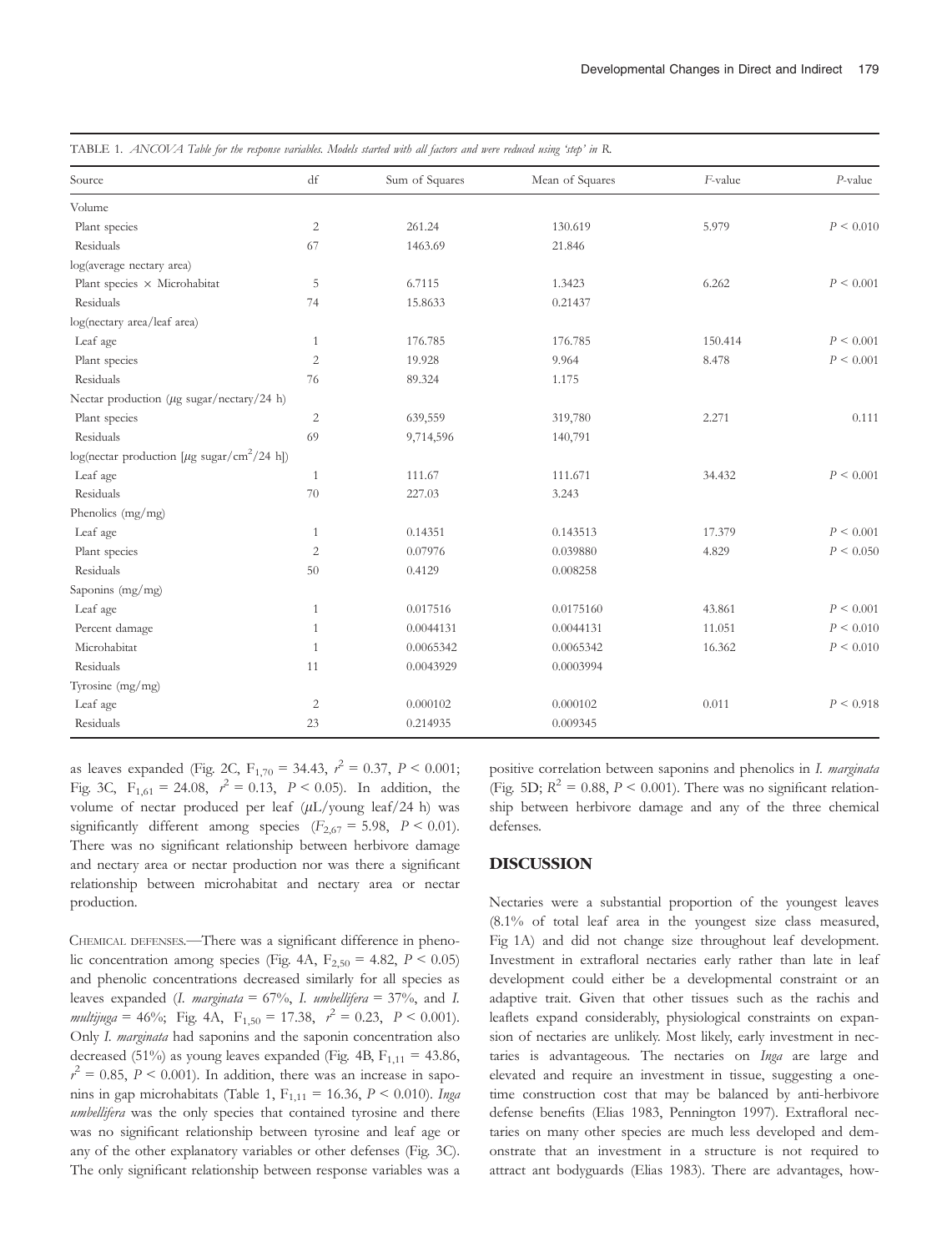

FIGURE 3. Extrafloral nectar volume per nectary and per young leaf do not change as young leaves expand (A and B) for the three Inga species: I. marginata (black circles and solid line), I. multijuga (gray circles and dashed line), and I. umbellifera (open circles and dotted line). However, the nectar volume per young leaf area significantly decreases as the young leaves of all three species expand (C;  $F_{1,61} = 24.08$ ,  $r^2 = 0.13$ ,  $P < 0.05$ ).

ever, to investing in nectary tissue: (1) nectar is less affected by environmental factors; (2) nectary parenchyma tissue can photosynthesize and provide photosynthate to the nectary; (3) nectaries can be conspicuous and therefore act as a visual target to attract ants (Mondor & Addicott 2003, Pacini & Nepi 2007). Although we have not demonstrated the adaptive significance of nectary tissue in *Inga*, the presence of this nonessential structure suggests an advantage to producing the tissue. Furthermore, an early onetime investment in the nectary structure may be adaptive when leaf tissue is most susceptible, has the highest potential value, and requires the most defense.

As nectar concentration ( $\mu$ g sugar/ $\mu$ L nectar), nectar volume  $(\mu L/leaf/24 h)$ , and nectar production per nectary  $(\mu g/ncetary)$ 24 h) did not significantly change during young leaf expansion, nectar production per leaf area  $(\mu g/cm^2/24$  h) dropped considerably. In other words, the decrease in nectar production per leaf area was caused by leaf expansion rather than by a change in total investment in nectar. In addition, Bixenmann et al. (2011) showed that there is variation in the relative concentration of the three sugars present (sucrose, fructose, and glucose), but that there was no significant change in the relative sugar concentrations among different stages of young leaves. In addition, they showed that mature leaves do not produce extrafloral nectar. As ants positively respond to higher nectar concentrations and nectar production per nectary (Bixenmann et al. 2011), the constant nectar production rate per nectary in this study suggests that the same number of ants will visit nectaries and patrol a leaf regardless of the leaf size. Thus, the area an ant would have to patrol to effectively reduce herbivory would become increasingly larger and potentially dilute the effectiveness of the ant bodyguard. These results highlight the important difference between total defense investment per leaf and investment per leaf tissue (Koricheva 1999) and their different ecological outcomes.

Phenolics and saponins were most concentrated in the youngest leaves (ca 29% DW), suggesting that defense at this stage is important. Furthermore, both phenolic and saponin concentrations decreased as leaves expanded. This may be because (1) investment in phenolics and saponins happened as the young leaf was formed and were then diluted; or (2) phenolics and saponins were continuously synthesized during young leaf expansion, but, at a rate that still resulted in a decrease in concentration. Brenes-Arguedas et al. (2006) found that flavanoid content (a class of phenolics) increased throughout leaf expansion in I. goldmanii and during the first half of leaf expansion in I. umbellifera. However, the flavanoid concentration during leaf expansion decreased for both species, by 44 and 65 percent, respectively, despite the continued investment in phenolic content. In this study, the total phenolic concentration decreased by half during leaf expansion despite a tenfold increase in leaf area. This suggests that total phenolic content per leaf increased during leaf expansion, but at a rate that resulted in decreasing phenolic concentration. Similarly, saponins in  $I.$  marginata decreased by almost half (49%), while the leaf area increased nearly ninefold. Despite the continued synthesis of phenolics and saponins during leaf expansion, the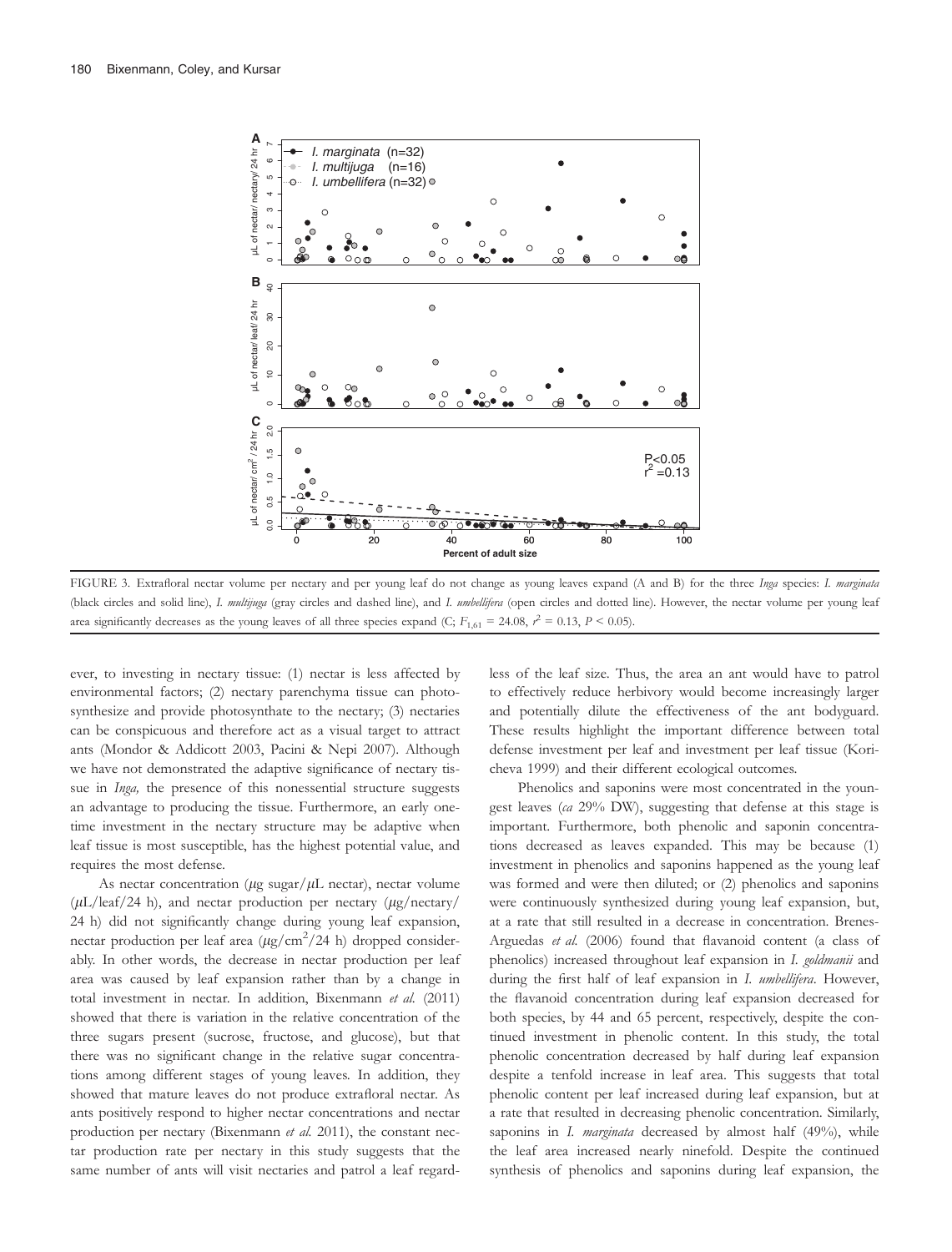

FIGURE 4. Phenolics and saponins decrease as young leaves expand. Phenolic concentration for I. marginata (black circles and solid line), I. multijuga (gray circles and dashed line), and I. umbellifera (open circles and dotted line) significantly decreased as leaves expanded (A;  $F_{1,50} = 17.38$ ,  $r^2 = 0.23$ ,  $P < 0.001$ ) and phenolic concentration was significantly different among species  $(F_{2,50} = 4.83, P < 0.001)$ . Saponins were only present in I. marginata and significantly decreased as leaves expanded (B;  $F_{1,11} = 43.86$ ,  $P < 0.001$ ,  $r^2 = 0.85$ ). There was no relationship between tyrosine and leaf expansion in *I. umbellifera* (C; ns).

concentration in the youngest leaves was still 50 percent higher than the concentrations of older leaves near the adult size. Thus, it appears that young leaves are physiologically able to synthesize phenolics and saponins during leaf expansion, but do not maintain the same concentration throughout development. This suggests that there is a physiological constraint that prohibits leaves from maintaining higher concentrations of phenolics and saponins, or, that there is an adaptive significance to investing relatively more defense to younger, smaller leaves.

Tyrosine concentration had no relationship with young leaf size and remained at 7 percent of leaf dry weight throughout development. This indicates that the total tyrosine content per leaf had to increase as young leaves expanded to maintain the same concentration. Indeed, Lokvam et al. (2006) also showed that total tyrosine content in I. umbellifera increased to maintain a constant concentration until the leaf matured, at which point tyrosine was almost completely removed. The continual investment in tyrosine during leaf expansion and its subsequent removal from mature leaves suggest that tyrosine is metabolically labile and can therefore be reallocated to other tissues. Furthermore, other studies have demonstrated that tyrosine can be catabolized and that free tyrosine or its catabolized components can be transported via the phloem (Ellis 1973, Simpson & Dalling 1981, Arias-Barrau et al. 2004, Dixon & Edwards 2006). In addition, tyrosine in the young leaves of Lupinus albus (Fabaceae) is synthesized in the developing leaves and exported via the

phloem after the leaves mature (Atkins et al. 1983). Therefore, an increasing investment in tyrosine during leaf expansion would not be a lost investment, as it is removed from mature leaves when they become effectively defended by toughness.

Taken together, our results demonstrate that tropical young leaves invest more in defense, both direct and indirect, than mature leaves. Although few studies have demonstrated detailed developmental changes in defenses of tropical leaves, greater protection of young plant tissue has been demonstrated in other systems (Wooley et al. 2007, Radhika et al. 2008, Rostás & Eggert 2008). For example, volatile organic compounds and extrafloral nectar are both indirect defenses used to attract enemies of herbivores. Radhika et al. (2008) demonstrated that the youngest leaves of Phaseolus lunatus and Ricinus communis produced more of both volatile and extrafloral nectar. However, the mature leaves of a temperate tree, Paulownia tomentosa, produced more nectar than young leaves, which were defended by direct defenses (Kobayashi et al. 2008). Other studies examining direct defenses have also demonstrated higher investment in young leaves which corroborate our findings (Coley & Aide 1991, Coley & Barone 1996, Haukioja et al. 2002, Kursar & Coley 2003, Kobayashi et al. 2008). Tropical young leaves are of greater value than mature leaves because they have higher nitrogen content (Kursar & Coley 2003). In addition, the youngest leaves are sinks for photosynthate from mature leaves (Kursar & Coley 1992) and have not yet contributed enough photosynthate to the plant to compensate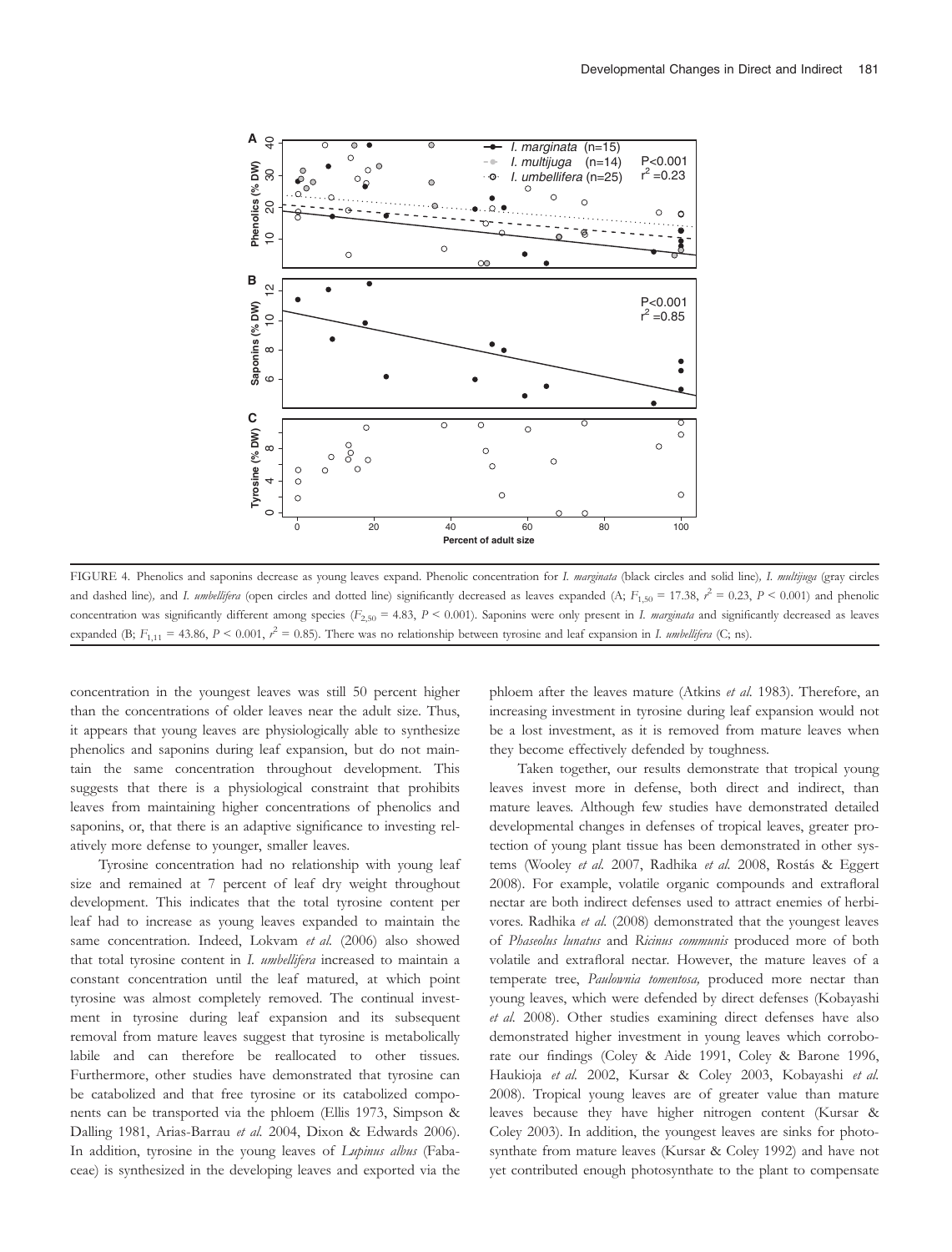

FIGURE 5. Correlations among response variables. There was no significant relationship between nectar production and phenolics (A), saponins (B), or tyrosine (C). However, there was a significant correlation between saponins and phenolics (D;  $P < 0.001$ ,  $R^2 = 0.88$ ). However, there was no significant relationship between phenolics and tyrosine (E). Responses are for I. marginata (black circles and solid line), I. multijuga (gray circles), and I. umbellifera (open circles).

for the high construction costs they already have accrued (Radhika et al. 2008). Therefore, our results support one prediction of the optimal defense hypothesis: The more valuable, younger leaf tissue found earlier in development is better defended than leaves that are near the end of development.

Despite the predictions of the optimal defense hypothesis, we found no trade-offs among the different observed defenses. Indeed, we saw a lack of correlation among all the defenses except for a positive relationship between saponins and phenolics in I. marginata. This positive correlation is due to higher concentrations of both defensive compounds in younger leaves. Although this result highlights the importance of young leaves, it also suggests a redundancy of defenses that is not predicted under the optimal defense hypothesis. Rasmann and Agrawal (2009) and Rasmann et al. (2011), however, posited that if the predictions of the optimal defense hypothesis are valid, then seemingly redundant defenses may be necessary to effectively defend against multiple herbivore species. Indeed, Kursar et al. (2006) found seven herbivore species on I. marginata and I. umbellifera and four herbivore species on I. multijuga, which highlight the potential need for multiple defenses of one plant species against multiple herbivore species. Alternatively, seemingly redundant defenses may work concurrently to increase the effectiveness of the separate defenses

against a single herbivore species (Rasmann et al. 2011). For example, direct defenses may slow the development of herbivores exposing them to predators for a longer period of time, whereas indirect defenses increase the probability of attack from predators through attractants such as extrafloral nectar or volatile compounds. Although trade-offs among direct and indirect defenses have been demonstrated in obligate ant–plant mutualisms (Heil et al. 1999, Heil et al. 2000a, b, Dyer et al. 2001, Eck et al. 2001, Rudgers et al. 2004, but see Heil et al. 2002), the trade-offs do not appear to extend to facultative ant–plant mutualisms such as Inga. Therefore, our results support previous findings that defenses in facultative ant–plant mutualisms may, in fact, be complementary rather than redundant (Steward & Keeler 1988, Rudgers et al. 2004, but see Kobayashi et al. 2008).

### **CONCLUSION**

The high nitrogen content in young leaves makes them more nutritious for herbivores and more valuable to the plant (Kursar & Coley 1991, 2003; Coley et al. 2005, Kursar et al. 2006). These valuable expanding leaves cannot be defended by toughness, an extremely effective defense for mature leaves (Coley 1983). Thus, the vulnerability and value of the youngest leaves would select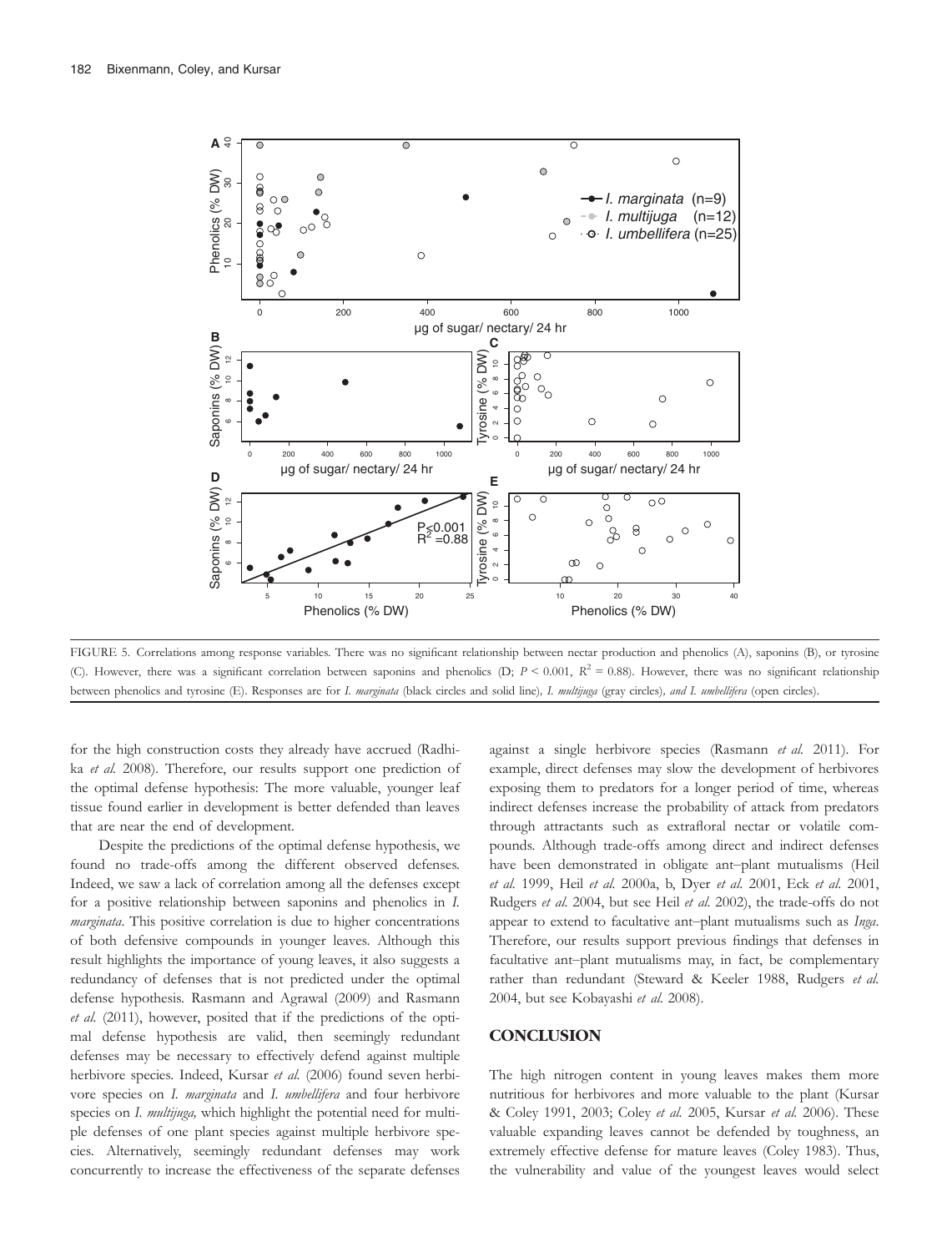for high investment in defenses. In this report, we demonstrate that indeed young leaves do invest relatively more in nectary tissue, extrafloral nectar production, and defensive chemistry (except for tyrosine). The high investments in young leaf defenses are consistent with predictions of the optimal defense hypothesis (McKey 1974, 1979, McCall & Fordyce 2010). The theory also predicts trade-offs between classes of defenses, although tradeoffs between direct and indirect defenses have rarely been demonstrated. In Inga, the early investment in all defenses and the lack of any negative correlations among defenses suggest that there is no trade-off among defenses, but rather an additive effect resulting in better protection for the youngest leaves.

## ACKNOWLEDGMENTS

This project was supported by short-term awards from the Smithsonian Tropical Research Institute, a Grants-in-Aid of Research award from Sigma Xi (RJB), and funding from NSF grants DEB-0640630, DEB-0234936, and OISE-0531803 (PDC and TAK). RJB thanks John Lokvam for his help in developing the quantitative chemical analyses. In addition, RJB thanks Erik Murakami for his advice in laboratory analyses. The authors also thank M. Denise Dearing, Don Feener Jr., Colleen Farmer, Johanna Varner, and two anonymous reviewers for their comments on this manuscript. The field portion of this study complies with the current laws of the Autoridad Nacional del Ambiente de la Republica de Panama.

## LITERATURE CITED

- AGRELL, J., W. OLESZEK, A. STOCHMAL, M. OLSEN, AND P. ANDERSON. 2003. Herbivore-induced responses in alfalfa (Medicago sativa). J. Chem. Ecol. 29: 303–320.
- ARIAS-BARRAU, E., E. R. OLIVERA, J. M. LUENGO, C. FERNANDEZ, B. GALAN, J. L. GARCIA, E. DIAZ, AND B. MINAMBRES. 2004. The homogentisate pathway: A central catabolic pathway involved in the degradation of L-phenylalanine, L-tyrosine, and 3-hydroxyphenylacetate in Pseudomonas putida. J. Bacteriol. 186: 5062–5077.
- ATKINS, C. A., J. S. PATE, M. B. PEOPLES, AND K. W. JOY. 1983. Amino acid transport and metabolism in relation to the nitrogen economy of a legume leaf. Plant Physiol. 71: 841–848.
- BIXENMANN, R. J., P. D. COLEY, AND T. A. KURSAR. 2011. Is extrafloral nectar production induced by herbivores or ants in a tropical facultative antplant mutualism? Oecologia 165: 417–425.
- BOEGE, K. 2004. Induced responses in three tropical dry forest plant species direct and indirect effects on herbivory. Oikos 107: 541–548.
- BRENES-ARGUEDAS, T., P. D. COLEY, AND T. A. KURSAR. 2008. Divergence and diversity in the defensive ecology of Inga at two Neotropical sites. J. Ecol. 96: 127–135.
- BRENES-ARGUEDAS, T., M. W. HORTON, P. D. COLEY, J. LOKVAM, R. A. WAD-DELL, B. E. MEIZOSO-O'MEARA, AND T. A. KURSAR. 2006. Contrasting mechanisms of secondary metabolite accumulation during leaf development in two tropical tree species with different leaf expansion strategies. Oecologia 149: 91–100.
- BRUNT, C., J. READ, AND G. D. SANSON. 2006. Changes in resource concentration and defence during leaf development in a tough-leaved (Nothofagus moorei) and soft-leaved (Toona ciliata) species. Oecologia 148: 583-592.
- COLEY, P. D. 1983. Herbivory and defense characteristics of tree species in a lowland tropical forest. Ecol. Monogr. 53: 209–233.
- COLEY, P. D., AND T. M. AIDE. 1991. Comparisons of herbivory and plant defenses in temperate and tropical broad-leaved forests. In P. W. Price, T. M. Lewinsohn, G. W. Fernandes, and W. W. Benson (Eds.). Plantanimal interactions: Evolutionary ecology in tropical and temperate regions, pp. 25–49. John Wiley & Sons Inc., New York.
- COLEY, P. D., AND J. A. BARONE. 1996. Herbivory and plant defenses in tropical forests. Annu. Rev. Ecol. Syst. 27: 305–335.
- COLEY, P. D., J. LOKVAM, K. RUDOLPH, K. BROMBERG, T. E. SACKETT, L. WRIGHT, T. BRENES-ARGUEDAS, D. DVORETT, S. RING, A. CLARK, C. BAPTISTE, R. T. PENNINGTON, AND T. A. KURSAR. 2005. Divergent defensive strategies of young leaves in two species of Inga. Ecology 86: 2633–2643.
- DIXON, D. P., AND R. EDWARDS. 2006. Enzymes of tyrosine catabolism in Arabidopsis thaliana. Plant Sci. 171: 360–266.
- DYER, L. A., C. D. DODSON, J. BEIHOFFER, AND D. K. LETOURNEAU. 2001. Trade-offs in antiherbivore defenses in Piper cenocladum: Ant mutualists versus plant secondary metabolites. J. Chem. Ecol. 27: 581–592.
- ECK, G., B. FIALA, K. E. LINSENMAIR, R. BIN HASHIM, AND P. PROKSCH. 2001. Trade-off between chemical and biotic antiherbivore defense in the south east Asian plant genus Macaranga. J. Chem. Ecol. 27: 1979– 1996.
- EICHHORN, M. P., R. NILUS, S. G. COMPTON, S. E. HARTLEY, AND D. F. R. P. BURSLEM. 2010. Herbivory of tropical rain forest tree seedlings correlates with future mortality. Ecology 91: 1092–1101.
- ELIAS, T. S. 1983. Extrafloral nectaries: Their structure and distribution. In B. Bentley, and T. S. Elias (Eds.). The Biology of Nectaries, pp. 174–203. Columbia University Press, New York.
- ELLIS, B. E. 1973. Catabolic ring-cleavage of tyrosine in plant cell cultures. Planta 111: 113–118.
- HAUKIOJA, E., V. OSSIPOV, AND K. LEMPA. 2002. Interactive effects of leaf maturation and phenolics on consumption and growth of a geometrid moth. Entomol. Exp. Appl. 104: 125–136.
- HEIL, M., T. DELSINNE, A. HILPERT, S. SCHURKENS, C. ANDARY, K. E. LINSENMAIR, M. S. SOUSA, AND D. MCKEY. 2002. Reduced chemical defence in ant-plants? A critical re-evaluation of a widely accepted hypothesis. Oikos 99: 457–468.
- HEIL, M., B. FIALA, B. BAUMANN, AND K. E. LINSENMAIR. 2000a. Temporal, spatial and biotic variations in extrafloral nectar secretion by Macaranga tanarius. Funct. Ecol. 14: 749–757.
- HEIL, M., B. FIALA, K. E. LINSENMAIR, AND T. BOLLER. 1999. Reduced chitinase activities in ant plants of the genus Macaranga. Naturwissenschaften 86: 146–149.
- HEIL, M., C. STAEHELIN, AND D. MCKEY. 2000b. Low chitinase activity in Acacia myrmecophytes: A potential trade-off between biotic and chemical defences? Naturwissenschaften 87: 555–558.
- KOBAYASHI, S., T. ASAI, Y. FUJIMOTO, AND S. KOHSHIMA. 2008. Anti-herbivore Structures of Paulownia tomentosa: Morphology, distribution, chemical constituents and changes during shoot and leaf development. Ann. Bot. 101: 1035–1047.
- KOPTUR, S. 1984. Experimental evidence for defense of Inga (Mimosoideae) saplings by ants. Ecology 65: 1787–1793.
- KOPTUR, S. 1985. Alternative defenses against herbivores in Inga (Fabaceae: Mimosoideae) over an elevational gradient. Ecology 66: 1639–1650.
- KORICHEVA, J. 1999. Interpreting phenotypic variation in plant allelochemistry: Problems with the use of concentrations. Oecologia 119: 467–473.
- KOST, C., AND M. HEIL. 2008. The defensive role of volatile emission and extrafloral nectar secretion fro lima bean in nature. J. Chem. Ecol. 34: 2 –13.
- KURSAR, T. A., AND P. D. COLEY. 1991. Nitrogen content and expansion rate of young leaves of rain forest species: Implications for herbivory. Biotropica 14: 1–150.
- KURSAR, T. A., AND P. D. COLEY. 1992. Delayed development of the photosynthetic apparatus in tropical rain forest species. Funct. Ecol. 6: 411–422.
- KURSAR, T. A., AND P. D. COLEY. 2003. Convergence in defense syndromes of young leaves in tropical rainforests. Biochem. Syst. Ecol. 31: 929–949.